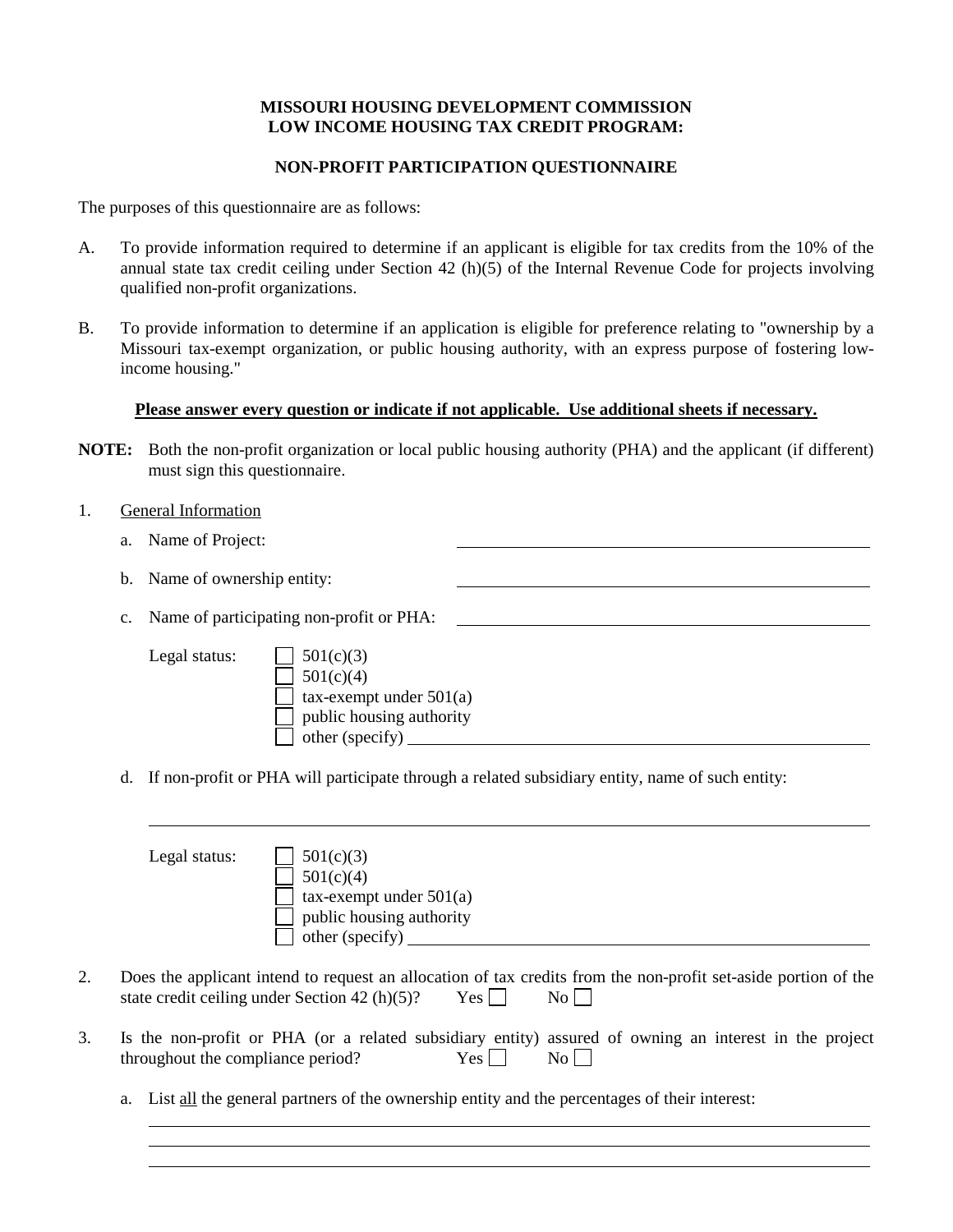#### **NON-PROFIT PARTICIPATION QUESTIONNAIRE**

page 2 of 3

b. Describe in detail the non-profit or PHA (or related subsidiary) ownership interest:

| 4.  | Describe the non-profit or PHA material participation in the development of the project:                                                                                                                                                                                                                                                                                                                                                                                                                                                     |  |
|-----|----------------------------------------------------------------------------------------------------------------------------------------------------------------------------------------------------------------------------------------------------------------------------------------------------------------------------------------------------------------------------------------------------------------------------------------------------------------------------------------------------------------------------------------------|--|
| 5.  | Describe the non profit or PHA material participation in the operation of the project throughout the extended                                                                                                                                                                                                                                                                                                                                                                                                                                |  |
| 6.  | Will the non-profit or PHA be contributing funds to the project? Yes $\Box$<br>$\overline{N_0}$                                                                                                                                                                                                                                                                                                                                                                                                                                              |  |
|     | If yes, explain:<br><u> 1980 - Johann Barn, fransk politik fotograf (d. 1980)</u>                                                                                                                                                                                                                                                                                                                                                                                                                                                            |  |
| 7.  | Will the non-profit or PHA receive any part of the development or management fees paid in connection with<br>$Yes \Box$<br>$\overline{N_0}$<br>the project?                                                                                                                                                                                                                                                                                                                                                                                  |  |
|     |                                                                                                                                                                                                                                                                                                                                                                                                                                                                                                                                              |  |
| 8.  | How many full-time staff members does the non-profit or PHA (or if applicable, any related non-profit<br>have)? (please specify):<br><u> 1989 - Jan Samuel Barbara, martin da shekara 1980 - An tsara 1980 - An tsara 1980 - An tsara 1980 - An tsara</u>                                                                                                                                                                                                                                                                                    |  |
|     | Describe the type and extent of their activities: _______________________________                                                                                                                                                                                                                                                                                                                                                                                                                                                            |  |
| 9.  | $Yes \mid \cdot$<br>$\overline{N_0}$<br>Is the non-profit affiliated with or controlled by any for-profit organization?                                                                                                                                                                                                                                                                                                                                                                                                                      |  |
|     |                                                                                                                                                                                                                                                                                                                                                                                                                                                                                                                                              |  |
|     | Has any for-profit entity (including the owner of the project or any entity directly or indirectly related to<br>a.<br>such owner) appointed any directors to the governing board of the non-profit? Yes $\Box$<br>$\overline{N_0}$                                                                                                                                                                                                                                                                                                          |  |
|     | If yes, explain:<br><u>and the contract of the contract of the contract of the contract of the contract of the contract of the contract of</u>                                                                                                                                                                                                                                                                                                                                                                                               |  |
|     | Does the non-profit have any financial arrangements with any individual(s) or for-profit entity, including<br>b.<br>anyone or any entity related, directly or indirectly, to the owner of the project? Yes $\Box$<br>No                                                                                                                                                                                                                                                                                                                      |  |
|     |                                                                                                                                                                                                                                                                                                                                                                                                                                                                                                                                              |  |
|     | Disclose any business or personal (including family) relationships that any of the staff members,<br>c.<br>directors or other principals involved in the formation or operation of the non-profit have, either directly<br>or indirectly, with any persons or entities involved or to be involved in the project on a for-profit basis<br>including, but not limited to, the owner of the project, any of its for-profit general partners, employees,<br>limited partners or any other parties directly or indirectly related to such owner: |  |
| 10. | The non-profit or PHA may not have been formed by any individual(s) or for-profit entity for the principal<br>purpose of being included in the non-profit set-aside or earning points under the Project Selection Criteria.                                                                                                                                                                                                                                                                                                                  |  |
|     | Date of legal formation of non-profit or PHA:<br>a.                                                                                                                                                                                                                                                                                                                                                                                                                                                                                          |  |
|     | b.                                                                                                                                                                                                                                                                                                                                                                                                                                                                                                                                           |  |
|     |                                                                                                                                                                                                                                                                                                                                                                                                                                                                                                                                              |  |

11. a. Provide the following required materials for the participating entity (as applicable): articles of incorporation, by-laws, IRS determination letter, non-profit certificate of incorporation and certificate of good standing (state), list of current Board of Directors or Commissioners (include dates of appointment and affiliation), and most recent audited financials (include a list of major donors).